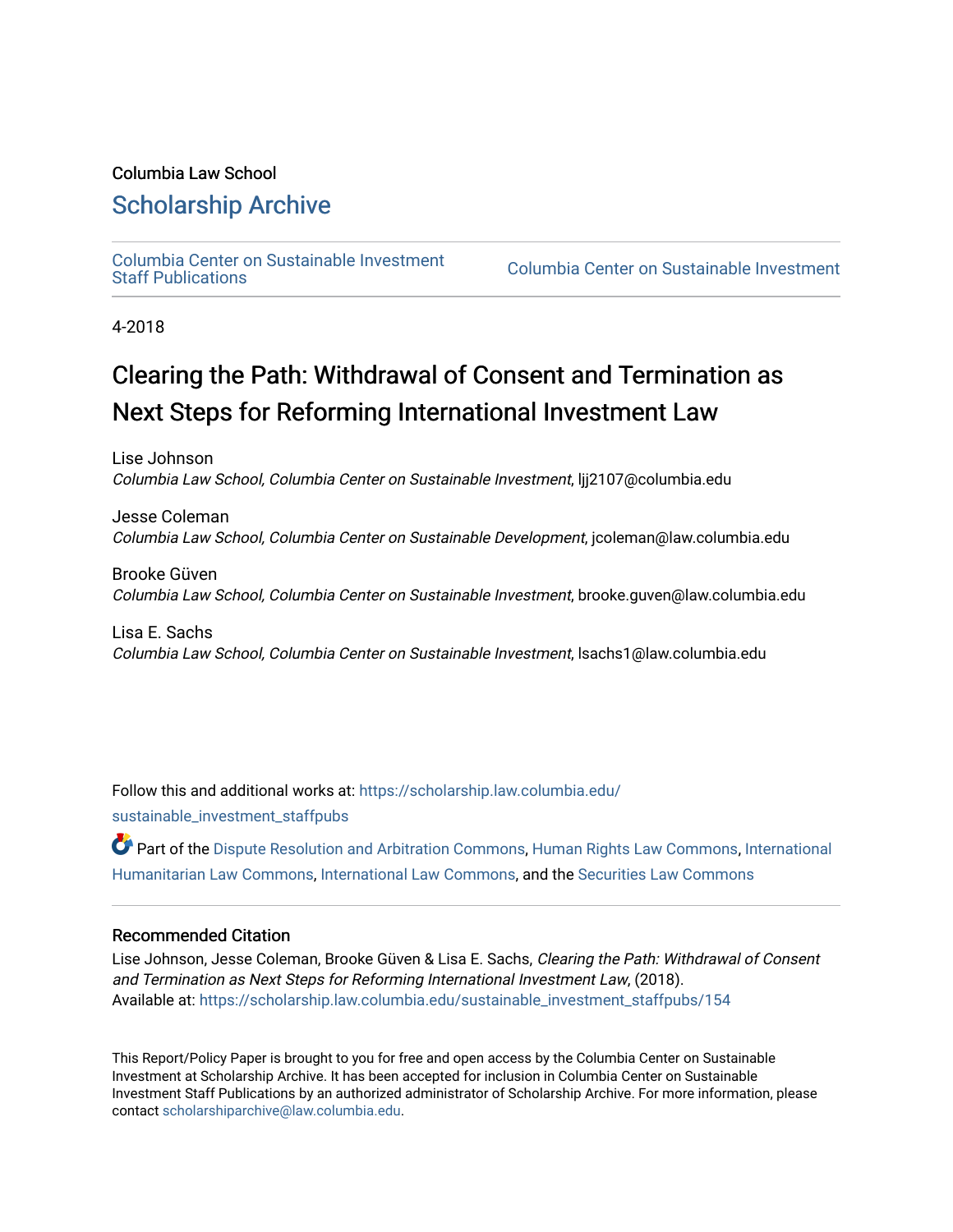## Columbia Center on Sustainable Investment

A JOINT CENTER OF COLUMBIA LAW SCHOOL AND THE EARTH INSTITUTE, COLUMBIA UNIVERSITY

#### \ April 2018CCSI Policy Paper

Lise Johnson, Lisa Sachs, Brooke Güven, and Jesse Coleman<sup>\*</sup>

#### **Table of Contents**

| Strategies for Reform  5   |  |
|----------------------------|--|
| Current UNCITRAL Process 6 |  |
|                            |  |
|                            |  |
| Concluding Remarks11       |  |
|                            |  |



**Clearing the Path: Withdrawal of Consent and Termination as Next Steps for Reforming International Investment Law**

#### The Context:

This is a crucial moment in international investment policymaking. Two factors have converged, calling for a new direction. The first is that it has become increasingly difficult to justify investor-state dispute settlement (ISDS); even governments that had been among its strongest proponents are now changing course. The second is a greater awareness of the need to design appropriate policies to maximize the contributions of cross-border investment to sustainable development objectives.

Many reform processes related to investment policy are underway at national, bilateral, and multilateral levels. Particularly those at the bilateral and multilateral levels could facilitate the alignment of the thousands of existing investment treaties (including their dispute

<sup>(</sup>CCSI). Lisa Sachs is Director<sup>1</sup>and Brooke Güven and Jesse Coleman, Legal Researchers at CCSI. \*Lise Johnson is the Head of Investment Law and Policy at the Columbia Center on Sustainable Investment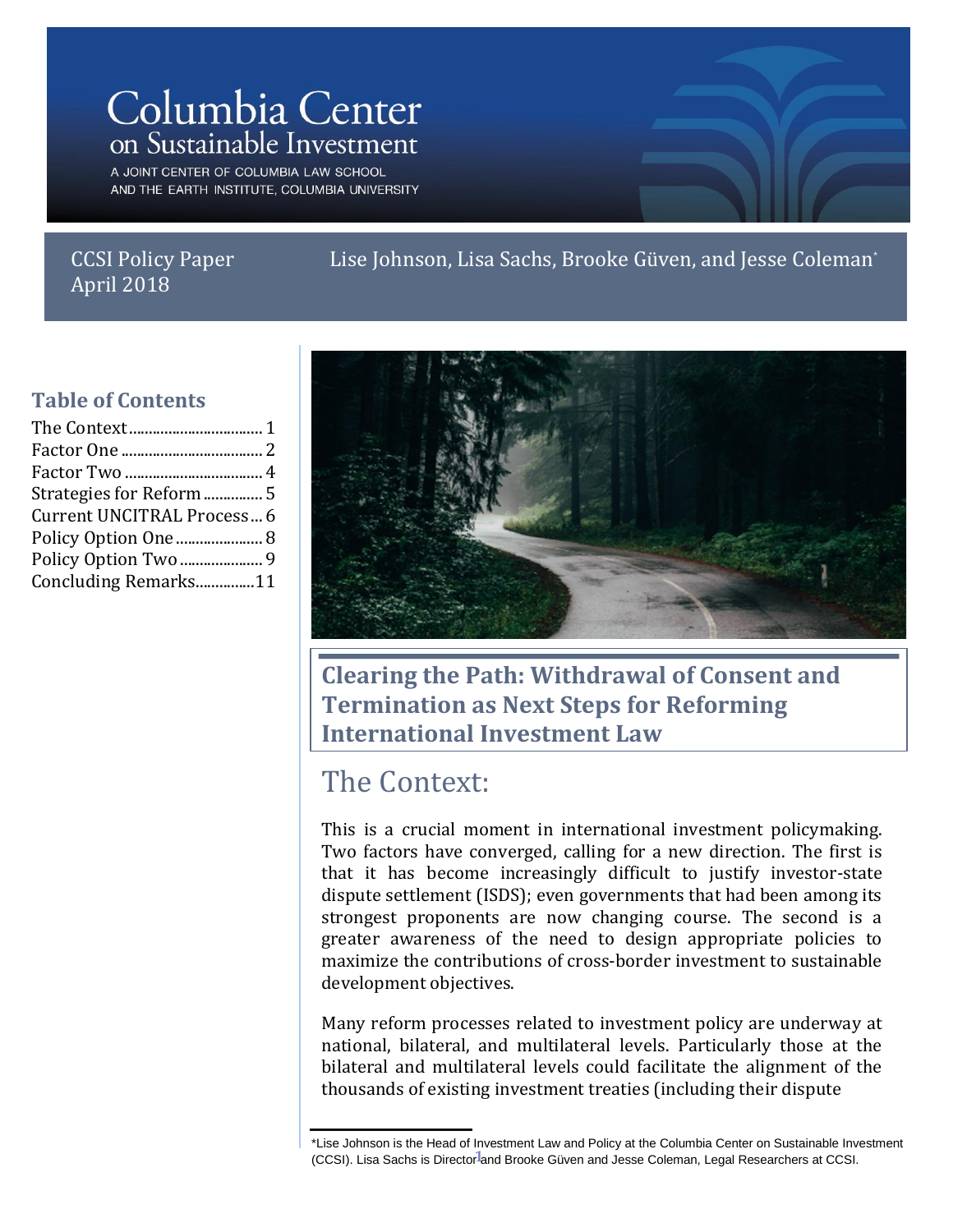settlement mechanisms) with modern challenges and opportunities presented by investment. Those processes, however, will likely be slow; and in the meantime, governments and their stakeholders remain tied to an outdated system that is widely acknowledged to be ill-suited for modern investment policy objectives, with increasingly concerning consequences.

This paper recommends that governments explore two near-term options to address the most concerning aspect of the current investment regime, ISDS, alongside their longer-term work on reform of substantive treaty standards and procedural dispute settlement mechanisms. These are (1) a joint instrument on withdrawal of consent to investor-state arbitration, and/or (2) a joint instrument on termination of investment treaties.

It is important to emphasize that these steps toward coordinated withdrawal of consent to investorstate arbitration and/or termination are not anti-investment, anti-investor, anti-foreigner, antiglobalization, or anti-international law. Rather, they would reflect an important conscientious effort to govern effectively and fairly, ensuring that investment treaties and their dispute settlement mechanisms achieve their desired ends, produce legitimate decisions that are respected by countries (even those that lose their cases), and do not undermine international economic cooperation and sustainable development more broadly.

To elaborate on these points, this paper first discusses the two factors driving change: mounting concerns regarding ISDS and a growing understanding of the importance of aligning investment policy with sustainable development objectives. Second, this paper briefly considers potential ISDS reform options, and advantages and disadvantages of those options. Third, it provides an overview of the current UNCITRAL<sup>1</sup> process. Finally, the paper outlines two pragmatic options that can be pursued for addressing the current stock of thousands of treaties with ISDS, namely, a joint instrument on withdrawal of consent to ISDS and/or termination of investment treaties, and suggests how progress on these two options could be addressed in connection with ongoing negotiations at UNCITRAL.

## Factor One: ISDS and its Present Reality

 $\overline{a}$ 

After decades of inclusion in thousands of investment treaties, ISDS is losing political support.

In international,<sup>2</sup> regional<sup>3</sup> and national fora and institutions,<sup>4</sup> governments and other stakeholders including traditional state backers such as the US<sup>5</sup> and EU member states<sup>6</sup> —have raised a range of fundamental, systemic and inter-related issues relating to ISDS such as:

<sup>&</sup>lt;sup>1</sup> UNCITRAL is the United Nations Commission on International Trade Law. In 2017, UNCITRAL gave its Working Group III a broad mandate to work on the possible reform of investor–state dispute settlement (ISDS). The Working Group will proceed in three phases: (1) identifying concerns regarding ISDS, (2) considering whether reform is desirable and, (3) if so, develop recommendations. Discussions began at a week-long session on November 27, 2017, and continued for their second week April 23-27, 2018. The negotiations are expected to continue at least through 2018. The UNCITRAL process is presently the key forum for multilateral negotiations on ISDS reform.

 $2$  In addition to work by and dialogue at UN bodies such as UNCITRAL and UNCTAD, both of which are discussed further below, questions have also been raised about ISDS in other contexts in the UN. For example, ten special rapporteurs and independent experts to the Office of the UN High Commissioner for Human Rights issued a statement raising concerns about ISDS and its potential to negatively impact human rights. See Office of the UN Nations High Commissioner for Human Rights, News and Events, UN Experts Voice Concern Over Adverse Impact of Free Trade and Investment Agreements on Human Rights (June 2, 2015), available at [http://www.ohchr.org/EN/NewsEvents/Pages/DisplayNews.aspx?NewsID=16031.](http://www.ohchr.org/EN/NewsEvents/Pages/DisplayNews.aspx?NewsID=16031) See also Office of the UN Nations High Commissioner for Human Rights, News and Events, International Trade: UN Expert Calls for Abolition of Investor-State Dispute Settlement Arbitrations (October 26, 2015), available at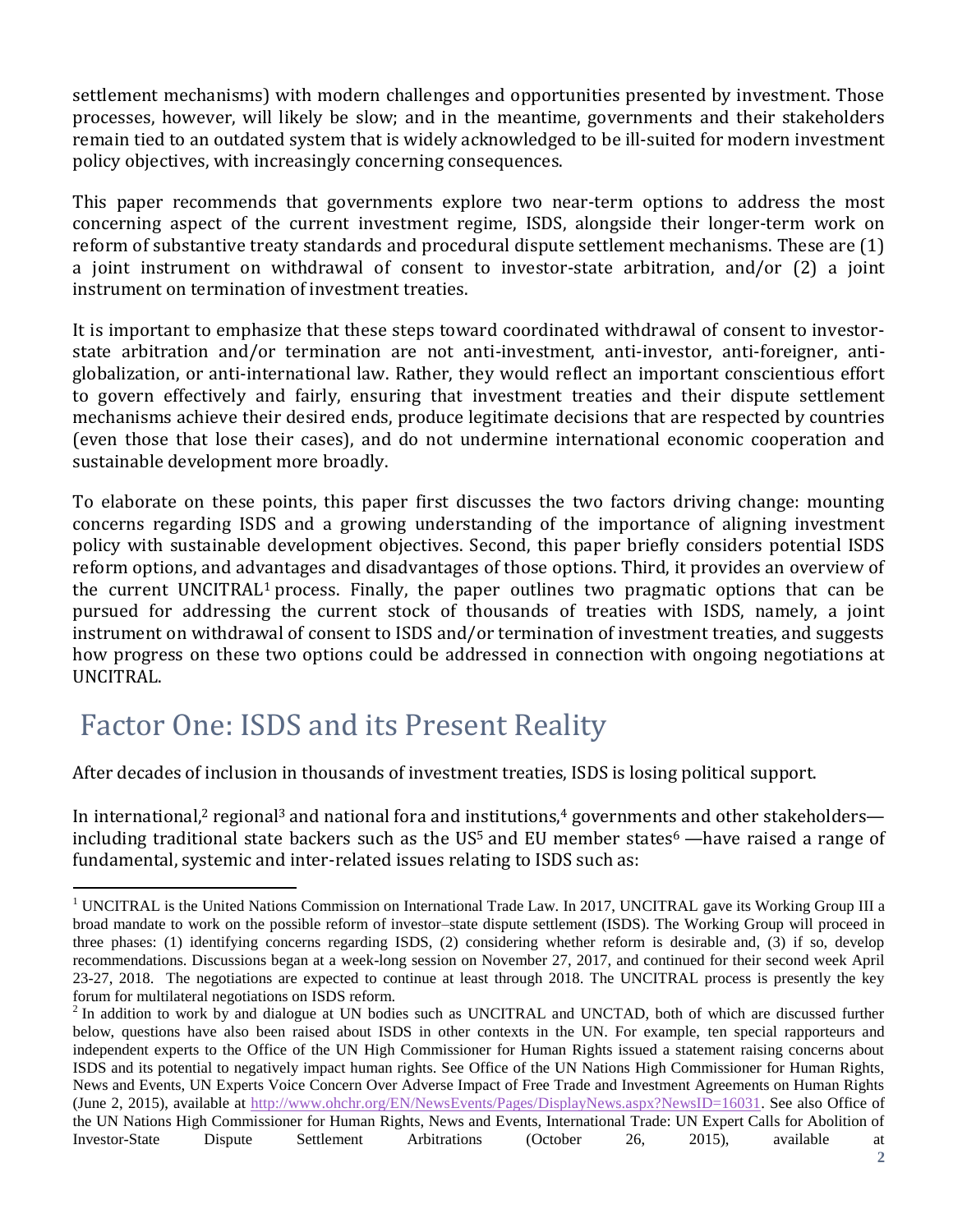the eroding legitimacy of the mechanism,

 $\overline{a}$ 

- the lack of consistency and coherence in interpretation of the law,
- its asymmetrical nature, implications for incentives of litigators and adjudicators, and consequent impacts on development of the law,
- the lack of (mechanisms for ensuring the) independence and impartiality of adjudicators and arbitral institutions, and questions regarding whether and to whom those decision-makers and institutions are accountable,
- the limited ability of those interested and affected by the disputes to meaningfully participate in them;
- the limited means to challenge awards for errors of fact or law, and, under the ICSID Convention, for inconsistency with public policy;
- and, relatedly, the limited avenues for public oversight and control of settlement agreements.<sup>7</sup>

[http://www.ohchr.org/en/NewsEvents/Pages/DisplayNews.aspx?NewsID=16650&LangID=E.](http://www.ohchr.org/en/NewsEvents/Pages/DisplayNews.aspx?NewsID=16650&LangID=E) Additionally, questions about the relative costs and benefits of investment treaties and ISDS have been raised in work by the OECD. Joachim Pohl, "Societal benefits and costs of International Investment Agreements: A critical review of aspects and available empirical evidence", OECD Working Papers on International Investment, 2018/01, OECD Publishing, Paris, available at, [http://dx.doi.org/10.1787/e5f85c3d-](http://dx.doi.org/10.1787/e5f85c3d-en) $\frac{e_n}{3}$ , pp. 14-36, 37-39.

In the EU, for instance, after a series of public consultations, "detailed discussions with Member States, the European Parliament, national parliaments and stakeholders," the EU Trade Commissioner Cecilia Malmström determined that "there is a fundamental and widespread lack of trust by the public in the fairness and impartiality of the old ISDS model," and announced the European Commission's decision to move away from that system. Cecilia Malmström, Blog Post: Proposing an Investment Court System (September 16, 2015).

<sup>4</sup> A range of countries, including Bolivia, the Czech Republic, Ecuador, India, Indonesia, Poland, and South Africa, have all, for instance, taken steps to terminate investment treaties and/or conventions for the enforcement of arbitral awards due to concerns about ISDS.

<sup>5</sup> US Trade Representative Robert E. Lighthizer has specifically criticized ISDS, and indicated the US's desire to opt out of it in a renegotiated NAFTA. See US House of Representatives, Committee on Ways and Means: Full Committee Hearing on the US Trade Policy Agenda, Wednesday, March 21, 2018, 10:00 am, available at [https://waysandmeans.house.gov/event/hearing-u-s](https://waysandmeans.house.gov/event/hearing-u-s-trade-policy-agenda-2/)[trade-policy-agenda-2/.](https://waysandmeans.house.gov/event/hearing-u-s-trade-policy-agenda-2/) See also, e.g., William Mauldin, "Canada, Mexico Reject Proposal to Rework NAFTA Corporate Arbitration System: US says ISDS system erodes sovereignty by allowing multinational companies to circumvent domestic courts," The Wall Street Journal (January 28, 2018). See also Statement by Delegate from the United States in UNCITRAL Working Group III, November 30, 2017, at 9:58:29 (The US Delegate identified various strategies states have adopted to try to address identified problems, including strategies for protecting their rights to regulate; controlling interpretation of certain particularly sensitive areas and issues; and combatting frivolous claims, parallel claims, and treaty shopping. Many of these steps have been taken in the negotiation of *new* treaties and cannot necessarily be adopted for *existing treaties* absent tools such as interpretation, amendment, replacement, and/or termination).

<sup>6</sup> See, e.g., Statement by Delegate from Germany in UNCITRAL Working Group III, 34<sup>th</sup> Session, November 30, 2017, at 15:54:52 (stating that current fragmentation of case law in ISDS "destroys the credibility of the system and its legitimacy" and that the issue of "consistency and coherence … screams for a systematic revision of the system that we have"); Statement by Delegate from Switzerland in UNCITRAL Working Group III, 34<sup>th</sup> session, November 30, 2017, at 16:06:41 (stating that the lack of consistency in the present system is "undoubtedly a major concern in ISDS" and "certainly a problem"; and noting that a dispute settlement system "that over time produces conflicting results will eventually lose the confidence of its users and its stakeholders, and with the confidence it will lose the credibility and with the credibility it will lose the legitimacy and that … is what brings us here" to discuss reform at UNCITRAL); Statement by Delegate from the Netherlands in UNCITRAL Working Group III, 34<sup>th</sup> session, November 30, 2017, at 16:18:50 (noting that ISDS tribunals have given diverging interpretations to the same or similar provisions, and describing that as a "serious problem" for the "legitimacy of the system," one that raises questions for the rule of law and could give rise to a "lawyers' paradise" at the expense of disputing parties; also noting that this is particularly worrying since we are talking about cases against the state in which important public interests may be at stake); Statement by the Delegate from the European Union in UNCITRAL Working Group III,  $34<sup>th</sup>$  session, November 30, 2017, at 16:56:51(indicating that certain existing tools available to states to reform investment law, such through the issuance of binding interpretations, may not be adequate to fully resolve issues of the lack of consistency and predictability in ISDS that had been identified by states).

 $<sup>7</sup>$  This list is not exhaustive. Other issues include those related to duration and cost (including allocation of costs and use of third</sup> party funding); the nature of remedies and relief ordered by tribunals (including concerns about awards of damages that are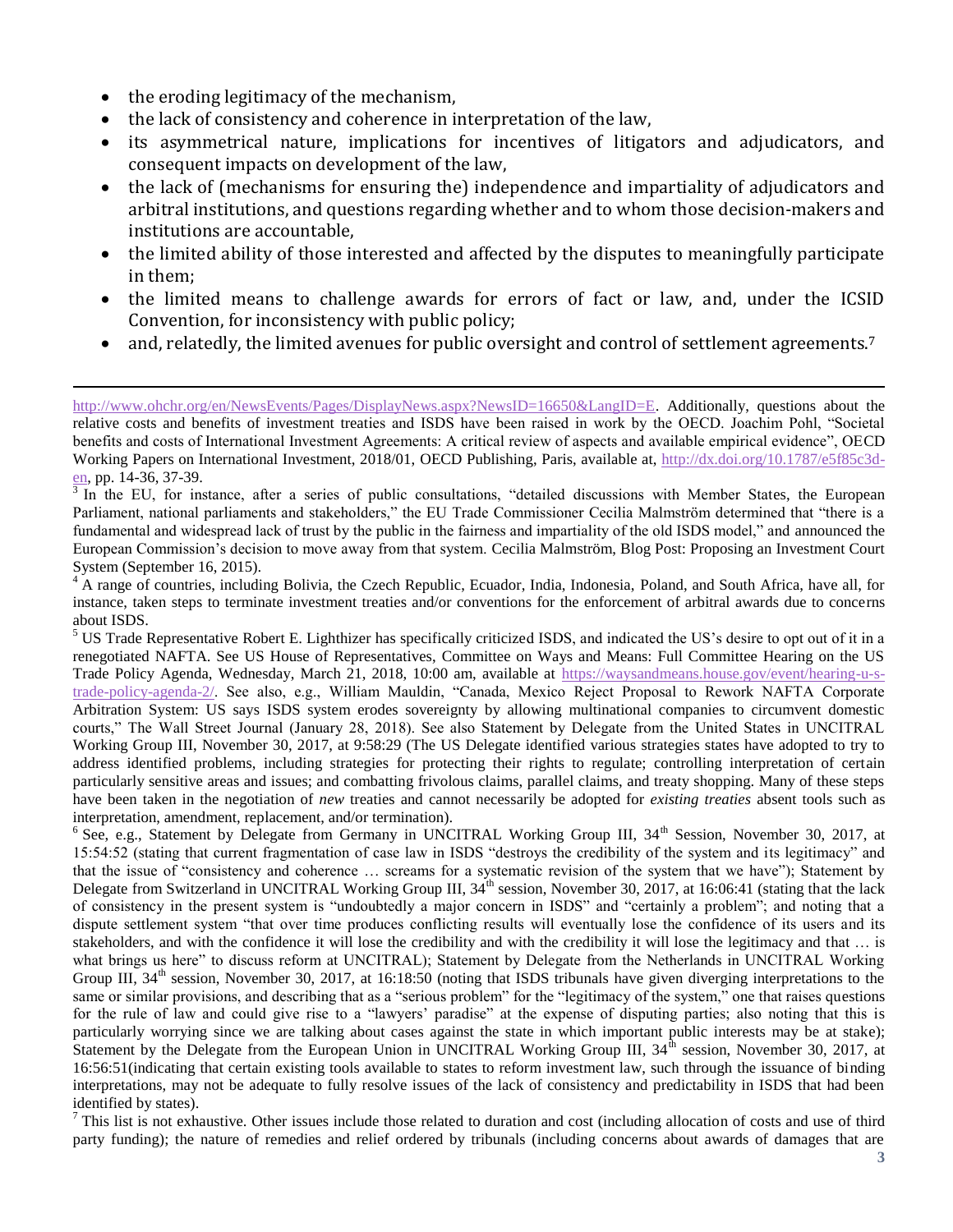While concerns about the system have been rising, evidence of its benefits remains lacking. Indeed, an important paper recently published by the OECD extensively canvasses evidence on purported benefits of international investment agreements (IIAs) (and, presumably, the ISDS mechanism within them), and finds that evidence is inconclusive on whether they lead to increased foreign direct investment (FDI), much less on whether any FDI that is influenced by the treaties is positive for the host and/or home country.<sup>8</sup> Evidence is also inconclusive on whether "IIAs make a positive contribution to any of the ultimate goals of depoliticisation"<sup>9</sup> of disputes and whether they impact domestic institutions and, if so, what the costs and benefits of such impacts are for investors and other stakeholders.<sup>10</sup>

## Factor Two: Sustainable development and its role in investment policy

States widely recognize that there is a positive and fundamental role for foreign investment in advancing sustainable development at home and abroad. Foreign investment can lead to improved development outcomes through, for example, development of infrastructure, increased employment, additional tax revenues, technology transfer, and other economic linkages. States are similarly aware that attracting and maintaining such investment requires attractive legal and business climates and appropriate protections for investor rights.

But states and their stakeholders also recognize that not all foreign investors and not all foreign investments are the same or have the same impacts. While foreign investment and, in particular, FDI, can provide important and long-lasting benefits for the host (and home) country, such benefits do not always materialize. It is well known that the activities of multinational enterprises (i.e., investors and their investments) can cause harms to the environment, social structures, individuals, and economy in the host country, and their international corporate structures can make it difficult if not impossible for governments and citizens to effectively secure relief for such harms. Outcomes can vary based on such factors as the motives of the investor, the nature of the investment, and, crucially, the legal and policy frameworks of the home and host states. Thus, while FDI is recognized as essential to meeting the Sustainable Development Goals (SDGs), its positive contribution is not automatic. Governments have a crucial role to play in shaping what FDI does,<sup>11</sup>

 $<sup>9</sup>$  Pohl, supra n. 8, at 54.</sup>

 $\overline{a}$ effectively punitive, questions regarding the appropriateness of "tax gross-ups", and concerns about awards of injunctive relief); use and powers of emergency arbitrators; continuing lack of transparency; and methods for determining arbitrator challenges and appointing arbitrators. There are also a whole host of issues regarding the appropriateness of different substantive standards such as the fair and equitable treatment standard. See also Report of Working Group III (Investor-State Dispute Settlement Reform) on the work of its thirty-fourth session (Vienna, November 27 -December 1, 2017), A/CN.9/930, para. 27 (noting that the issues that formed the basis for Working Group III's discussion were not exhaustive). For a discussion of settlement agreements, see e.g., Lise Johnson and Brooke Skartvedt Güven, "The Settlement of Investment Disputes: A Discussion of Democratic Accountability and the Public Interest," *Investment Treaty News* (March 13, 2017), available at [https://www.iisd.org/itn/2017/03/13/the](https://www.iisd.org/itn/2017/03/13/the-settlement-of-investment-disputes-a-discussion-of-democratic-accountability-and-the-public-interest-lise-johnson-and-brooke-skartvedt-guven/)[settlement-of-investment-disputes-a-discussion-of-democratic-accountability-and-the-public-interest-lise-johnson-and-brooke](https://www.iisd.org/itn/2017/03/13/the-settlement-of-investment-disputes-a-discussion-of-democratic-accountability-and-the-public-interest-lise-johnson-and-brooke-skartvedt-guven/)[skartvedt-guven/.](https://www.iisd.org/itn/2017/03/13/the-settlement-of-investment-disputes-a-discussion-of-democratic-accountability-and-the-public-interest-lise-johnson-and-brooke-skartvedt-guven/)

<sup>&</sup>lt;sup>8</sup> Joachim Pohl, "Societal benefits and costs of International Investment Agreements: A critical review of aspects and available empirical evidence", OECD Working Papers on International Investment, 2018/01, OECD Publishing, Paris, available at, [http://dx.doi.org/10.1787/e5f85c3d-en,](http://dx.doi.org/10.1787/e5f85c3d-en) pp. 14-36, 37-39; Johnson et al., Costs and Benefits of Investment Treaties: Practical considerations for States (CCSI 2018).

 $10$  Id. at 55-69.

 $11$  E.g., by banning or taxing certain types of activities, or providing incentives or subsidies to encourage others.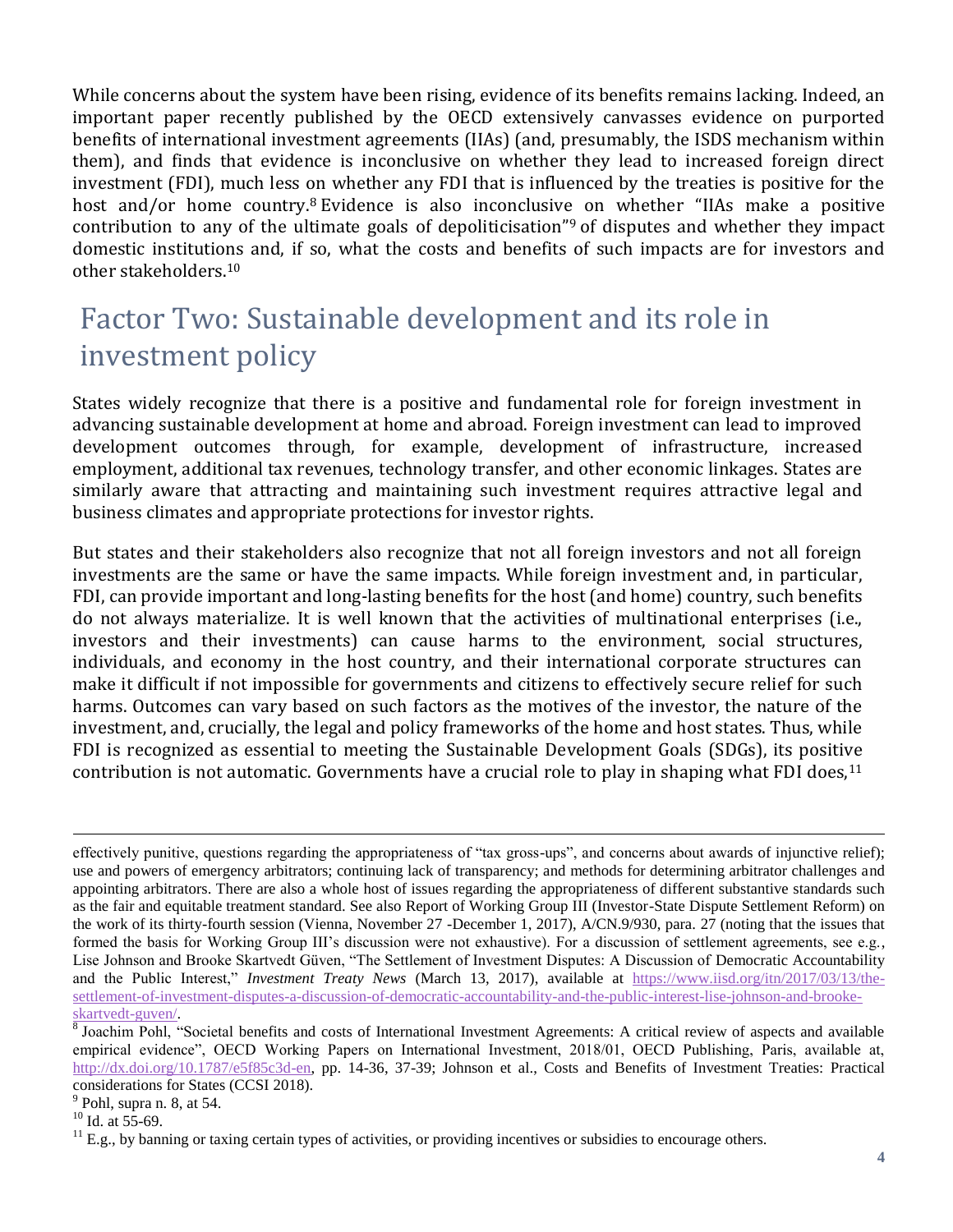where it goes,<sup>12</sup> and what impacts it has.<sup>13</sup> This role can include policies seeking certain kinds of investments and discouraging or at least not providing investment incentives to those that have negative impacts on society and the environment.

As debates over IIAs and ISDS increasingly recognize, however, IIAs, especially old-generation treaties, and ISDS are blunt and powerful instruments that do not look at international investment or FDI with such nuance or purpose. They provide all covered investors and investments what is effectively free, government-subsidized political risk insurance, and do so largely irrespective of the investors' motives or the investments' impacts. IIA standards enforceable through ISDS provide compensable protection to relatively liquid portfolio investment and FDI alike, irrespective of the fact that, as a general matter, those two categories have important differences in terms of their contributions to the host state's development and vulnerability to host government policy changes; similarly, IIAs cover investments that governments, in other policy fora, are actually seeking to discourage (or, at a minimum, not subsidize). A key example of this is that IIAs provide this free risk insurance to investors investing in the development of new fossil fuel reserves, regardless of the host states' commitments under the Paris Agreement.<sup>14</sup> And IIAs provide these protections despite the fact that the presence of an IIA is generally not influential or material to investors' decisions regarding whether and where to invest in the first place (but may be influential in how investments are structured).

Thus, ISDS and treaty protections are both ineffective in terms of investment attraction and misguided in terms of governance, often undermining policies for ensuring foreign investment aligns with and advances the SDGs. They can also be very costly in their consequences.<sup>15</sup> Given the scarcity of public resources and the significant challenges of sustainable development, they are illsuited for modern realities. As governments are thinking carefully about how to attract and benefit from FDI, it is important to be able to shift away from old tools and identify ones that are fit for purpose. Some of these issues primarily arise due to the substantive standards of investment treaties, but are given teeth by the ISDS system. Thus, especially while there are no real multilateral efforts to reform substantive standards in existing treaties, ISDS is rightly receiving critical attention.

## Strategies for Reform

In light of the growing awareness of and discontent with ISDS, and disappointment with IIAs' effectiveness in advancing their key purported aims, various reform efforts are underway. The UN Conference on Trade and Development (UNCTAD), which for years has supported such efforts, refers to this as "Phase II of IIA Reform," and has catalogued ways in which problems with "old-generation

 $\overline{a}$  $12$  E.g., by providing preferential risk insurance policies or loans, or providing information and diplomatic assistance.

<sup>&</sup>lt;sup>13</sup> Legal regimes can shape impacts through, for example, direct obligations on conduct, and also through accountability and liability schemes.

<sup>&</sup>lt;sup>14</sup> See Nathan Lobel and Matteo Fermeglia, Decarbonization and ISDS, CCSI Working Paper (April 2018).

<sup>&</sup>lt;sup>15</sup> See, e.g., Johnson et al., Costs and Benefits of Investment Treaties: Practical considerations for States (CCSI 2018). The issue of potential costs, and how they might be assessed, is also discussed in Pohl (n 8); Lauge N. Skovgaard Poulsen et al., Analytical Framework for Assessing Costs and Benefits of Investment Treaties (LSE Enterprise, March 2013).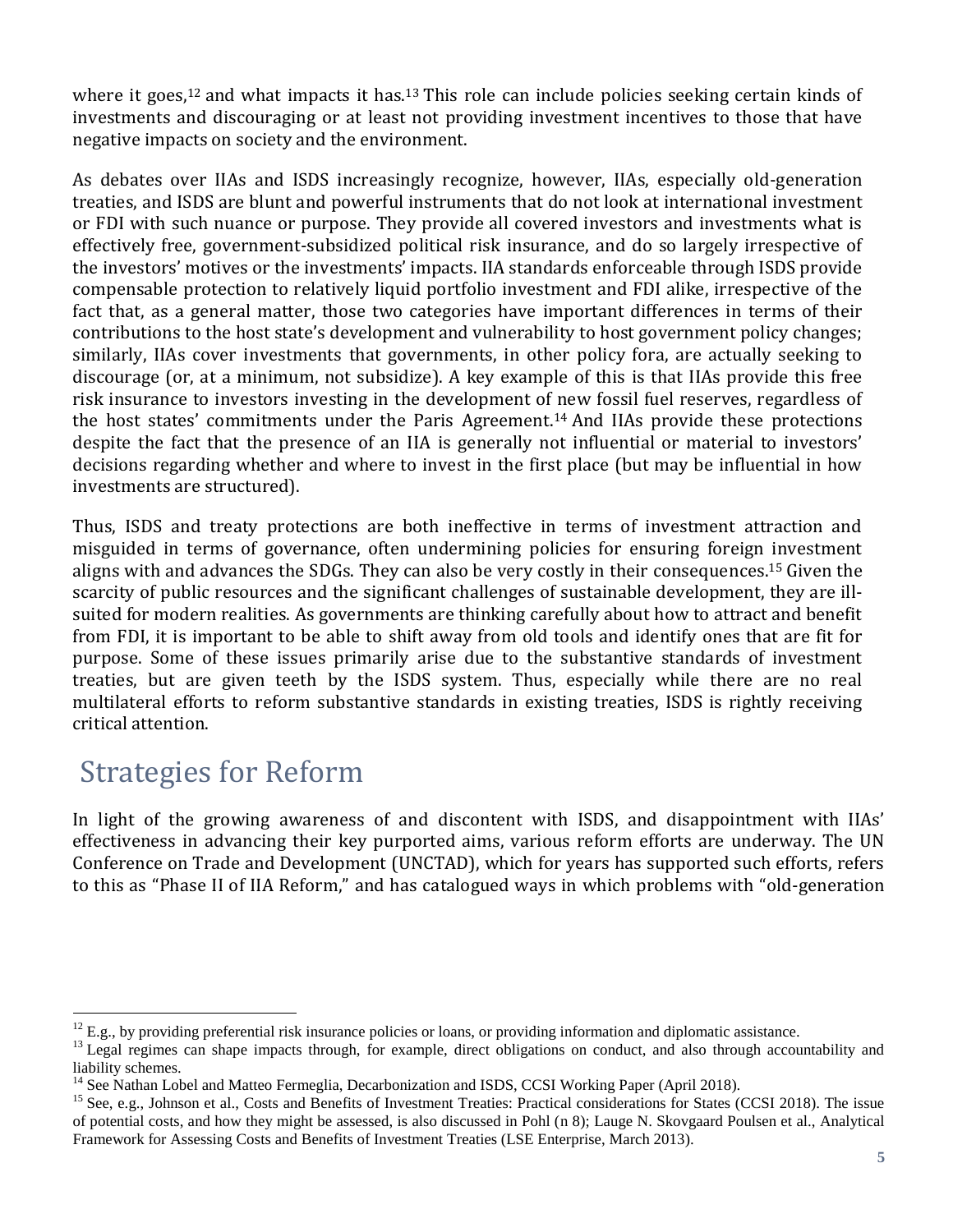treaties" can be addressed.<sup>16</sup> For treaties in force, Phase II can involve such tools as treaty interpretation, amendment, replacement, consolidation, and termination.<sup>17</sup>

Each of those options has certain advantages and disadvantages in terms of ease and effectiveness; similarly, they differ in terms of the extent to which they address issues of substance and/or process.<sup>18</sup> But, overall, the investment treaty system is particularly resistant to reform. For one, states are often party to dozens of bilateral agreements. If a given state wants to amend its agreements to resolve an issue of scope, or reach an interpretive agreement with its treaty partners to clarify the substantive meaning of standards, it may have to do so on an individual treaty-by-treaty basis. That exercise is not only time consuming but, as anecdotal evidence indicates,<sup>19</sup> often unsuccessful, due to asymmetries in power between the treaty parties or other misaligned interests.

One potential avenue to address these issues is to adopt a new multilateral instrument to reform multiple treaties at once. Indeed, this was precisely the idea behind the Mauritius Convention on Transparency in Treaty-Based Investor-State Arbitration ("Mauritius Convention"), drafted within the United Nations Commission on International Trade Law (UNCITRAL) as part of its effort to "ensur[e] transparency in investor-state arbitration."<sup>20</sup> Yet even though that Convention – which was designed expressly to reform rules and practices applicable under existing treaties – illustrates a promising strategy for effecting change, it also reveals challenges: UNCITRAL embarked on its transparency reform project in 2010,<sup>21</sup> and began drafting the Mauritius Convention in 2013.<sup>22</sup> The Convention entered into force in October 2017, and, as of March 1, 2018, had only three parties.<sup>23</sup> This timeline with respect to the relatively narrow issue of transparency indicates that broader and more comprehensive change will take years, if not decades, to realize.

#### Current UNCITRAL Process

Based on its work on transparency, UNCITRAL has entrusted Working Group III with a mandate to explore further reform of ISDS including through an instrument such as the Mauritius Convention capable of reforming existing treaties. But how, whether, and when that reform will occur is still uncertain as various options are being considered within UNCITRAL and in other fora. If, for instance, the Working Group agrees to pursue reform through changes to relevant UNCITRAL rules, that will not adequately address issues that have arisen under existing treaties. Not only will the reforms be limited in scope (to those issues that can be addressed through the rules), but any revised rules may only apply prospectively to treaties concluded after the new rules' adoption. Such an approach would have little practical use for those states whose existing treaties pose the greatest risks.

 $\overline{a}$ 

<sup>&</sup>lt;sup>16</sup> See UNCTAD, Phase 2 of IIA Reform: Modernizing the Existing Stock of Old-Generation Treaties, IIA Issues Note, Issue 2 (June 2017).

 $^{17}$  Id.

<sup>&</sup>lt;sup>18</sup> For discussions of these issues, see id. See also the "rapporteurs' report back" documents for the break-out sessions at UNCTAD's High-level Annual IIA Conference: Phase 2 of IIA Reform (October 9-11, 2017), available at http://investmentpolicyhub.unctad.org/Pages/2017-edition-of-unctad-s-high-level-annual-iia-conference-phase-2-of-iia-reform.

<sup>&</sup>lt;sup>19</sup> This is based on comments made in UNCTAD's session on "Clarifying and modifying treaty content" at its High-level Annual IIA Conference in October 2017, as well as in conversations the authors have had with officials from a number of countries.

<sup>&</sup>lt;sup>20</sup> Report of the United Nations Commission on International Trade Law, Forty-first session, June  $16 - \text{July } 3$ , 2008, A/63/17, para. 314.

 $^{21}$  See Report of Working Group II, Fifty-third session, October 4-8, 2010, A/CN.9/712.

<sup>&</sup>lt;sup>22</sup> See, Report of Working Group II, Fifty-ninth session, September 16-20, 2013, A/CN.9/794.

<sup>&</sup>lt;sup>23</sup> See the UN Treaty Collection,

[https://treaties.un.org/pages/ViewDetails.aspx?src=TREATY&mtdsg\\_no=XXII-3&chapter=22&lang=en](https://treaties.un.org/pages/ViewDetails.aspx?src=TREATY&mtdsg_no=XXII-3&chapter=22&lang=en) (as of March 1, 2018).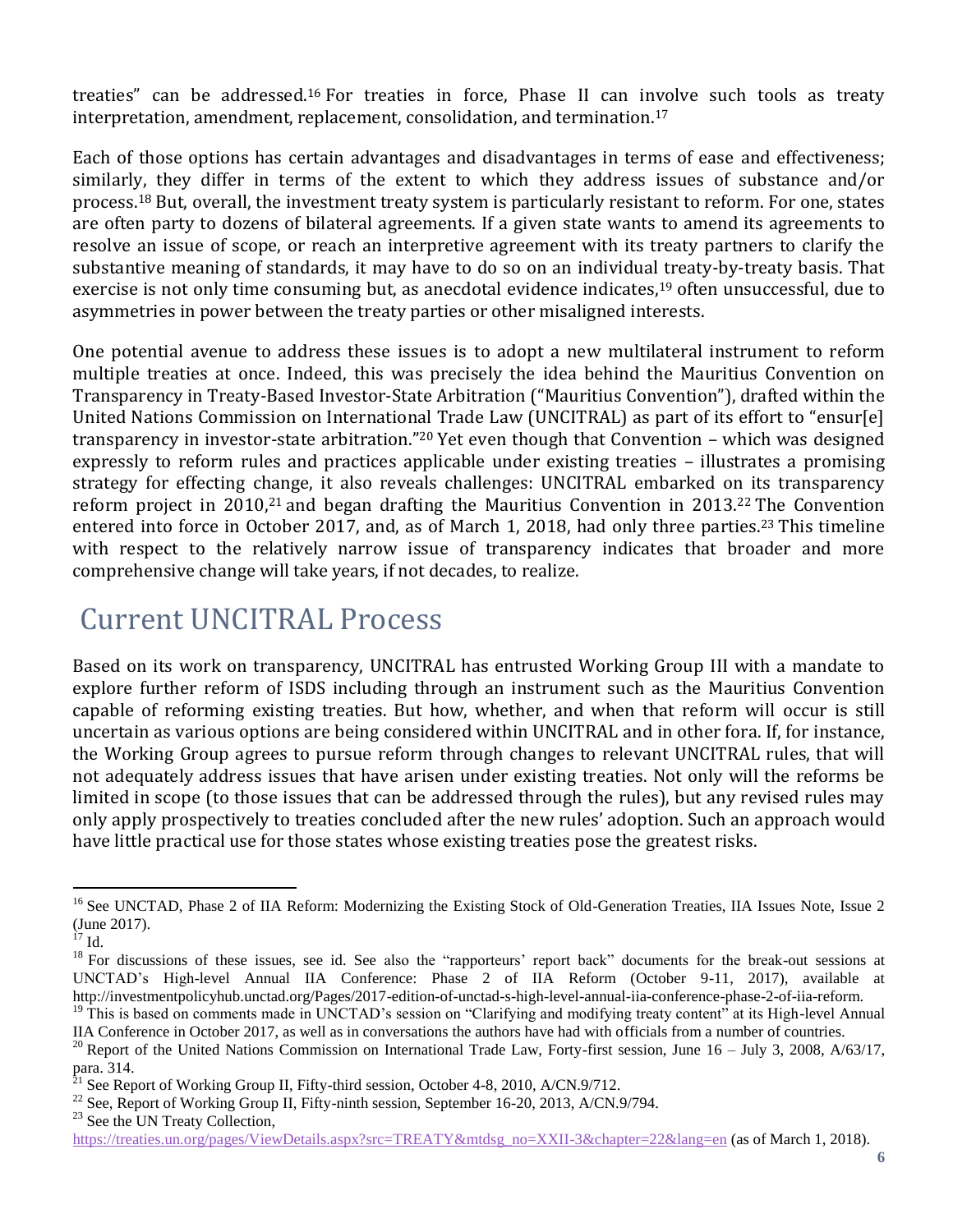Some governments are pursuing the creation of a multilateral investment court (potentially through the UNCITRAL process). Others, however, fear that creation of a court would simply entrench ISDS and give investors even greater substantive protections under international law,<sup>24</sup> particularly in the absence of both meaningful reforms to IIA substantive standards and new protections for the rights and interests of other stakeholders affected by the investment disputes.

Due to these and other areas of disagreement, it is unclear whether work on a multilateral dispute settlement mechanism will ultimately be agreed upon in UNCITRAL, and even more unclear whether any instrument creating such a mechanism will ultimately be approved by the UNCITRAL negotiators. One challenge is that these discussions on ISDS are among UNCITRAL's 60 member states,<sup>25</sup> brought together by virtue of their membership in UNCITRAL not by a common vision of what problems exist and how to resolve those problems. Importantly, UNCITRAL almost always works by consensus.<sup>26</sup> In the rare event that the members are not able to reach consensus, they will vote by majority of those present and voting.<sup>27</sup> This allows for the possibility that the objectives of some governments (e.g., those seeking to establish a multilateral investment court) may be overridden by the objections of others. Moreover, even if UNCITRAL agrees to a path forward on ISDS reform, it may be decades before enough states take the domestic action necessary (e.g., signature and ratification of the relevant treaty) to establish the court and authorize it to receive investment claims.

Given that any output from UNCITRAL may be inadequate to address the unjustified risks of ISDS and IIAs both in scope and in urgency, it is important to consider what actions can be pursued in parallel. This note suggests two options that member and observer states can pursue through the UNCITRAL process:

- a declaration withdrawing advance consent to ISDS, which states could sign and which could also contain commitments by states to waive objections to their treaty parties' withdrawals of consent to ISDS, and
- an agreement to begin work on an instrument for joint termination of existing investment treaties.<sup>28</sup>

These options are discussed further below.

l <sup>24</sup> Brooke Skartvedt Guven, ["Inclusion of ISDS Arbitration or an Investment Court in the TTIP: Unresolved Concerns,](http://ccsi.columbia.edu/files/2016/04/160428-TTIP-Stakeholder-Session-The-Investment-Chapter-Unresolved-Concerns-FINAL.pdf)" Presentation at TTIP Stakeholder Briefing (April 28, 2016).

 $25$  See UNCITRAL, Origin, Mandate and Composition of UNCITRAL, available at http://www.uncitral.org/uncitral/en/about/origin.html.

<sup>&</sup>lt;sup>26</sup> UNCITRAL, A Guide to UNCITRAL: Basic facts about the United Nations Commission on International Trade Law (United Nations, 2013), para. 14. A

<sup>&</sup>lt;sup>27</sup> Id. To date, there have only been two occasions on which consensus could not be reached and a vote had to be taken. The second occurred in the first meeting of Working Group III on ISDS reform, when delegates could not reach consensus on who would chair the negotiations. See Report of Working Group III (Investor-State Dispute Settlement Reform) on the work of its thirty-fourth session (Vienna, November 27-December 1, 2017), paras. 11-15.

<sup>&</sup>lt;sup>28</sup> Matthew C. Porterfield, [Aron Broches and the Withdrawal of Unilateral Consent in Investor-State Arbitration,](https://www.iisd.org/itn/2014/08/11/aron-broches-and-the-withdrawal-of-unilateral-offers-of-consent-to-investor-state-arbitration/) Investment Treaty News (August 11, 2014) (discussing legal basis for and implications of withdrawals of consent); Rob Howse, A Short Cut [to Pulling out of Investor-State Arbitration under Treaties: Just Say No,](http://worldtradelaw.typepad.com/ielpblog/2017/03/a-short-cut-to-pulling-out-of-investor-state-arbitration-under-treatiesjust-say-no.html) International Economic Law and Policy Blog (March 9, 2017).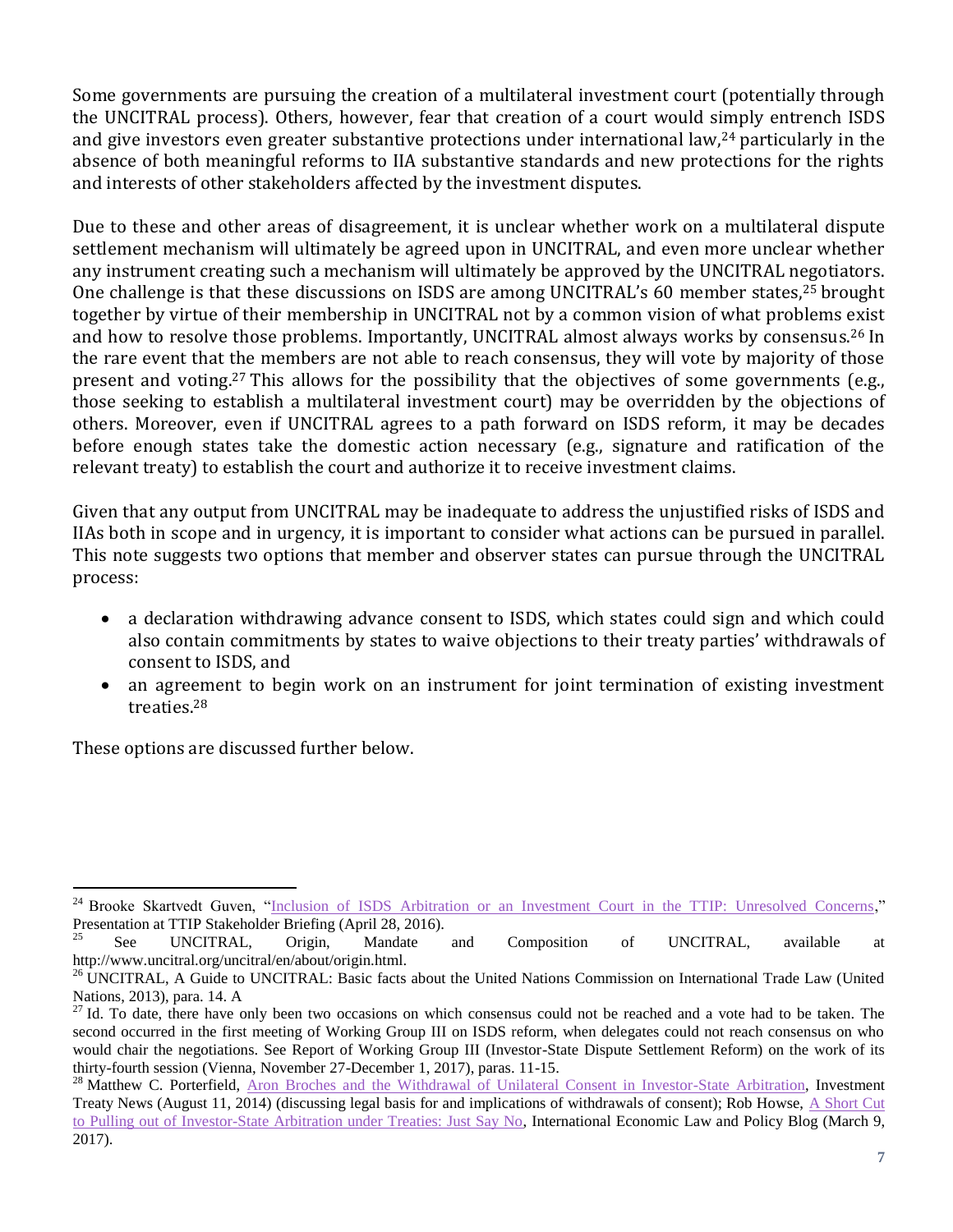## Policy Option One: Withdrawal of consent to investor-state dispute settlement

Withdrawal of consent to ISDS would help to address state concerns with existing treaties while enabling countries to focus on developing new, progressive approaches to investment policy. At the same time, it would signal continued state commitment to an international legal framework as states would nevertheless remain bound by obligations under existing treaties. Those obligations would remain subject only to state-state dispute settlement mechanisms, allowing states to provide their respective interpretations of treaty protections and appropriate redress in the case of breach. Statestate dispute settlement would be less likely to result in exorbitant and frivolous claims, in challenges of legitimate policy measures, and in outcomes that are contrary to public policy.<sup>29</sup> States could confirm that the decision to pursue this withdrawal-of-consent path is not anti-foreign investment or anti-international law, but simply taken to responsibly and promptly address a widely-recognized problem with ISDS.

There is a possibility that investors would continue to bring cases, challenging the legality of a state's decision to withdraw consent to arbitrate, and arbitrators could potentially find in their favour. Thus, the effectiveness of this option is not certain.<sup>30</sup>

Similarly, home states (or capital exporting states) may contend that a host-state's declaration of intent to withdraw consent to ISDS would violate the host state's obligations under the treaty. As noted above, however, home states themselves have increasingly publicly recognized the fundamental and systemic problems with ISDS. Home states' declarations that they would waive objections to treaty breach based the host states' withdrawal of consent would evidence the home states' good faith in engaging in reform efforts.

One option is for states to expressly provide such waivers as part of a package agreed to in connection with ongoing reform discussions at UNCITRAL. More specifically, states could stipulate that, as a condition for agreeing to proceed with discussions of a multilateral investment court in UNCITRAL, however concerned they may be with that proposal, states in UNCITRAL will commit to waive objections to their treaty parties' decisions to withdraw advance consent to ISDS.

While withdrawal of consent could be done by states on an individual basis, such a multilateral instrument (which could take the form of a declaration or opt-in agreement) could provide political and/or legal support for that move. When parties to this new instrument are also parties to underlying investment treaties, this new instrument could be used to amend the underlying treaty to

l

<sup>&</sup>lt;sup>29</sup> See discussion in Anthea Roberts, State-to-State Investment Treaty Arbitration: A Hybrid Theory of Interdependent Rights and Shared Interpretive Authority, 55 Harvard Journal of International Law 1, 25-26 (2014).

<sup>&</sup>lt;sup>30</sup> Some treaties, however, appear to prevent investors from challenging withdrawals of consent. In Section B of the investment chapter (Chapter 11) of the North American Free Trade Agreement, for instance, the state parties provide their consent to arbitration. Section B, which is the section that provides for ISDS, further specifies that covered investors are only able to bring ISDS claims for breaches of Section A (setting forth Chapter 11's substantive obligations). Thus, the NAFTA does not seem to allow investor claims relating to consent or other obligations set forth in Section B.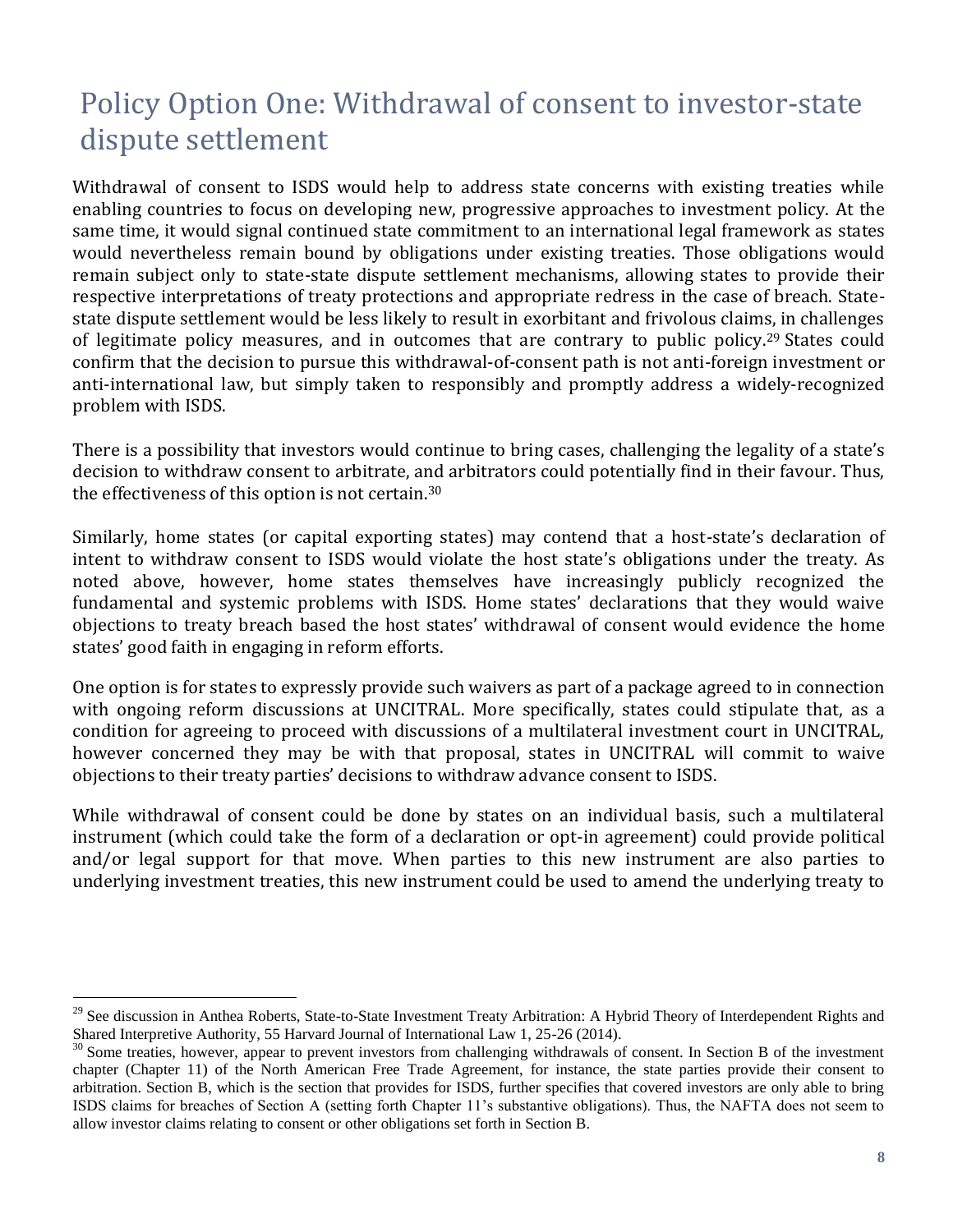excise advance consent to ISDS from that agreement;<sup>31</sup> a subsequent agreement to withdraw consent could also be used to

- reflect a subsequent agreement clarifying that only the home state, not the investor, has the power to challenge withdrawals of consent;<sup>32</sup>
- operate as a political statement of intent to withdraw and/or an intent to waive objections to treaty parties' withdrawal.

This instrument could apply to

- all underlying treaties concluded by adherents, all treaties specifically identified, or all treaties except those specifically identified; and/or
- all types of claims, or only certain claims (e.g., withdrawing consent to ISDS for all claims except those for denial of justice after exhaustion of remedies, direct expropriations, and intentional discrimination based on foreign nationality).

#### Policy Option Two: Termination of IIAs

A second, and more absolute, option available to states is termination of existing IIAs. While termination of IIAs has arguably been controversial, termination of treaties more generally is not rare. One 2005 study, for instance, found:

1,546 instances of denunciation and withdrawal from 5,416 multilateral agreements registered with the UN between 1945 to 2004. It also found that, although older treaties are denounced more frequently than recently adopted ones, the rate of exit 'has held relatively constant or declined only slightly over the last fifty years, even after controlling for the large increase in ratifications and the emergence of new nations in the 1960s and 1970s'. Based on these findings, the study concluded that 'denunciations and withdrawals are a regularized component of modern treaty practice—acts that are infrequent but hardly the isolated or aberrant events that the conventional wisdom suggests'.<sup>33</sup>

When termination becomes effective and "survival clauses" have expired, states' investment treaty obligations regarding treatment of foreign investors will no longer exist (though states would retain obligations under customary international law, and may retain obligations under other treaties such as some human rights instruments or trade treaties addressing issues such as trade in services, financial services, and intellectual property). For states that believe that the costs of their treaties outweigh the benefits, termination of existing IIAs arguably makes good policy sense. It would also give host states greater certainty regarding their potential exposure to claims or liability and could establish a clean slate on which host and home states could develop and implement policies that take into account evidence on attracting and governing investments in a manner consistent with the SDGs.

This approach could be hampered in its effectiveness due to "survival clauses." Unless amended and stricken from the treaty at or before termination, those provisions can result in the treaty remaining in force—and subjecting states to ISDS claims—for 10, 15 or 20 years or more after termination. As discussed below, moving work on termination to a multilateral fora could allow for joint amendment

l

 $31$  Vienna Convention on the Law of Treaties, 23 May 1969, UN Doc. A/Conf.39/27 / 1155 UNTS 331 / 8 ILM 679, arts 30, 40, 41.

 $32$  Id., art.  $31(3)(b)$ .

<sup>&</sup>lt;sup>33</sup> Id. (quoting Laurence R. Helfer, "Exiting Treaties," 91 Virginia L.Rev. 1579, 1602-05 (2005)) (internal footnotes deleted).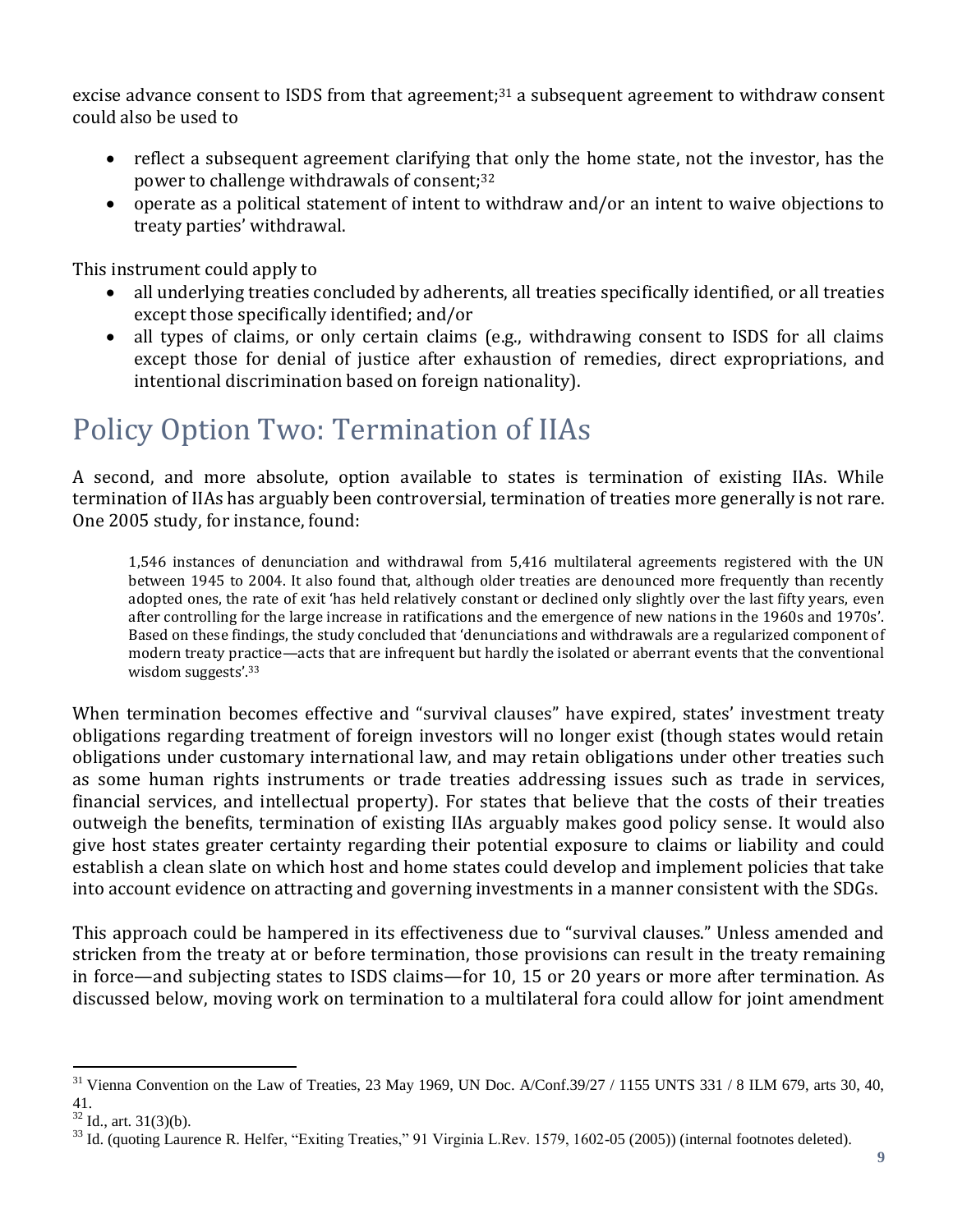of treaties to eliminate survival clauses while also enabling efficient termination of earlier agreements.

While a state could, as some have already done, unilaterally indicate its intent to terminate all or some of its treaties, an advantage of a multilateral opt-in approach is that it might lessen the pressure on terminating governments, allowing them to coordinate and more clearly and loudly express that their actions are not directed against international investors but against ISDS, and are taken in accordance with, and with continued respect for, international law. In an opt-in multilateral instrument, each state could:

- specify the treaties it seeks to terminate according to their respective terms, and the treaties it wishes to terminate with immediate effect;<sup>34</sup>
- indicate its intention to waive any notice periods or other conditions for termination by its treaty partners;<sup>35</sup>
- indicate that it aims to amend underlying treaties by excising the survival clause from those underlying identified or non-excluded treaties, which can operate as an amendment when its treaty parties similarly indicate intention to excise the survival clause;<sup>36</sup> and
- set forth certain affirmations, including commitments to continue to provide foreign investors and investments treatment required by customary international law and other relevant legal instruments.

Again, as with the option for withdrawal of consent, states could work on multilateral termination within UNCITRAL's ISDS reform mandate, possibly as a condition for continued discussion about the multilateral court proposal.

## Continued investor protections

Taking steps toward coordinated withdrawal of consent to arbitrate and/or termination are not inherently anti-investment, anti-foreigner, or anti-international law. Even in the absence of ISDS, treaty and customary international law remains in place to set forth relevant state obligations and provide a framework for evaluating conduct, and state-to-state dispute settlement remains to address issues of breach. Moreover, investors

- retain rights under domestic systems (systems that are often assumed, but not established, to be inadequate),
- have options to purchase risk insurance, and,
- in some regions and for some harms, have the ability to seek international relief through pursuit of human rights claims.

Thus, far from denying international law a role and leaving investors without recourse for harms, using withdrawal of consent and termination to clear the path for meaningful reform would reflect an

l <sup>34</sup> While some treaties, such as certain human rights treaties, may not permit a right of withdrawal, investment treaties do not appear to be of such a type. See discussion in Laurence R. Helfer, Terminating Treaties, in *The Oxford Guide to Treaties* 634, 637-40 (Duncan Hollis, ed., Oxford University Press, 2013).

<sup>&</sup>lt;sup>35</sup> For more on unilateral denunciation and withdrawal, see id.

 $36$  Vienna Convention on the Law of Treaties, 23 May 1969, UN Doc. A/Conf.39/27 / 1155 UNTS 331 / 8 ILM 679, arts 30, 40, 41.